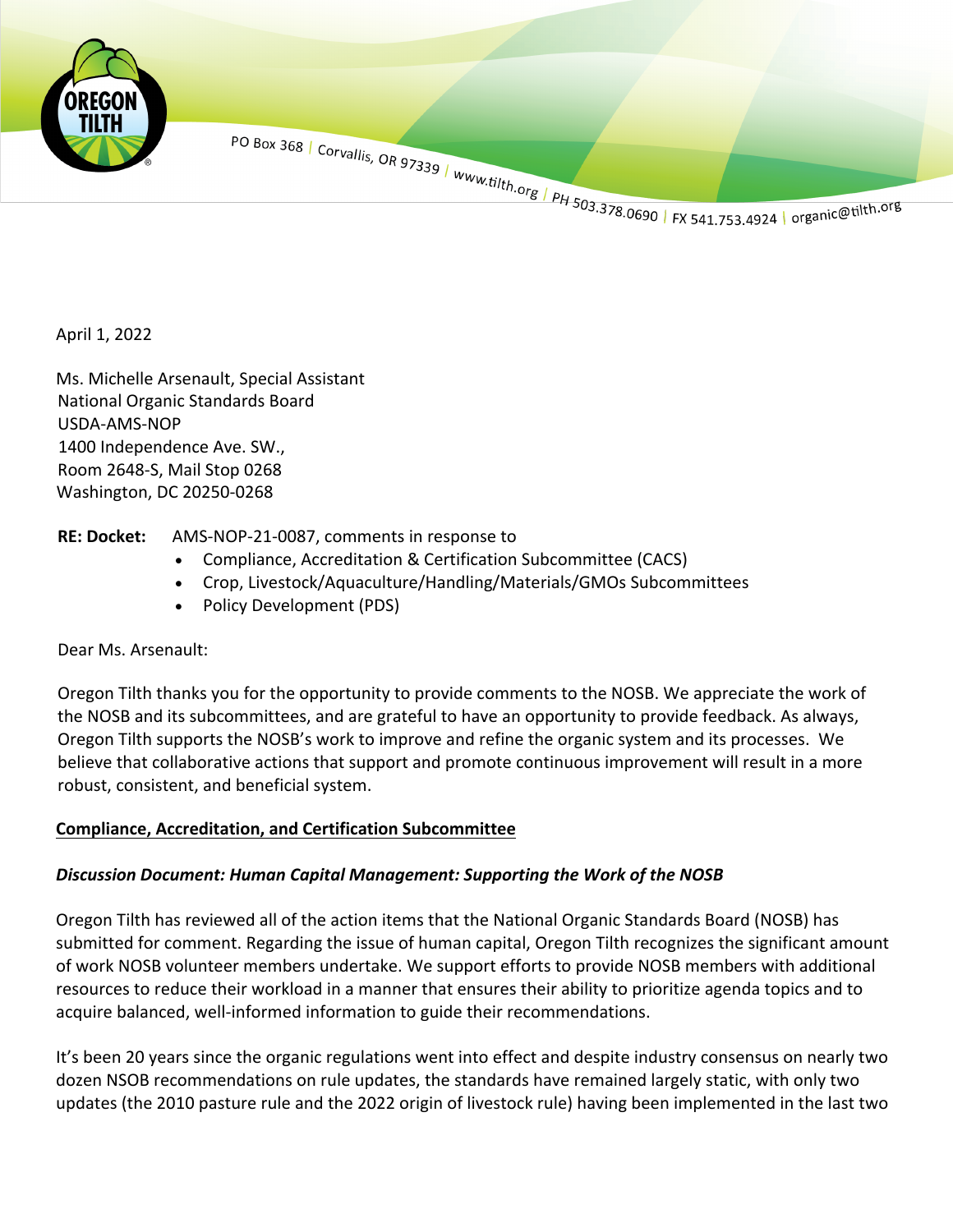decades. We believe an essential aspect of supporting the work of the NOSB should include thorough training that ensures their recommendations are prepared in a manner that is clear, legally sound and actionable by the NOP. We respectfully defer to the NOP's and NOSB's ability to identify the best way to support the work of the NOSB in a manner that provides the NOP with clear direction and actionable recommendations to avoid future delays in rulemaking. Oregon Tilth would also like to reiterate our appreciation and support for the work of the NOSB and look forward to learning of the innovative solutions that will address these matters.

# *Discussion Document: Oversight improvements to deter fraud: Modernization of organic traceability infrastructure*

Thank you for the opportunity to provide comments to the NOSB's Compliance, Accreditation and Certification Subcommittee. Oregon Tilth supports the NOSB's work to improve and refine how the organic system combats the issue of fraud.

We believe that the document entitled, "Oversight improvements to deter fraud: Modernization of organic traceability infrastructure," provides some excellent insights into analyzing, discussing, and defining the fraud issue; however, we would support additional work in this area before implementing a nationwide program or process to address fraud. We provide our comments and perspectives below, following the NOSB's Questions for Stakeholders as the outline for our remarks.

## **1. Should acreage by crop be included on organic certificates?**

It is Oregon Tilth's perspective, in general, that the issue of fraud should be addressed by focusing efforts and resources on dealing with the fraudulent actors specifically rather than by imposing additional requirements on the entire industry for the sake of correcting the fraudulent behavior of the few. In addition to finding the focus for addressing fraud being misplaced, Oregon Tilth is also concerned that the NOSB's current proposal, if implemented, would limit access to the acreage by crop reporting to certifiers only. This limitation would most likely reduce the impact for deterrence by reducing the number of entities that could effectively use the information to monitor for fraudulent activity in the supply chain. In balance, the additional burden imposed outweighs the limited deterrent this process would achieve.

## **2. In addition to total certified acres should acres per crop also be included on the organic certificate and be public-facing in the Organic Integrity Database?**

If the NOSB's proposal were to be considered, in order for it to be most effective, Oregon Tilth believes that the total certified acre per crop information should be public-facing. By doing so, it will increase the opportunity for surveillance in the industry from which multiple stakeholders along the entire supply chain could detect fraud.

That being said, Oregon Tilth has tracked and reported acreage per crop to the OID and other regulatory authorities for many years. With that experience, we believe that before such information is made public, the following important considerations must be addressed: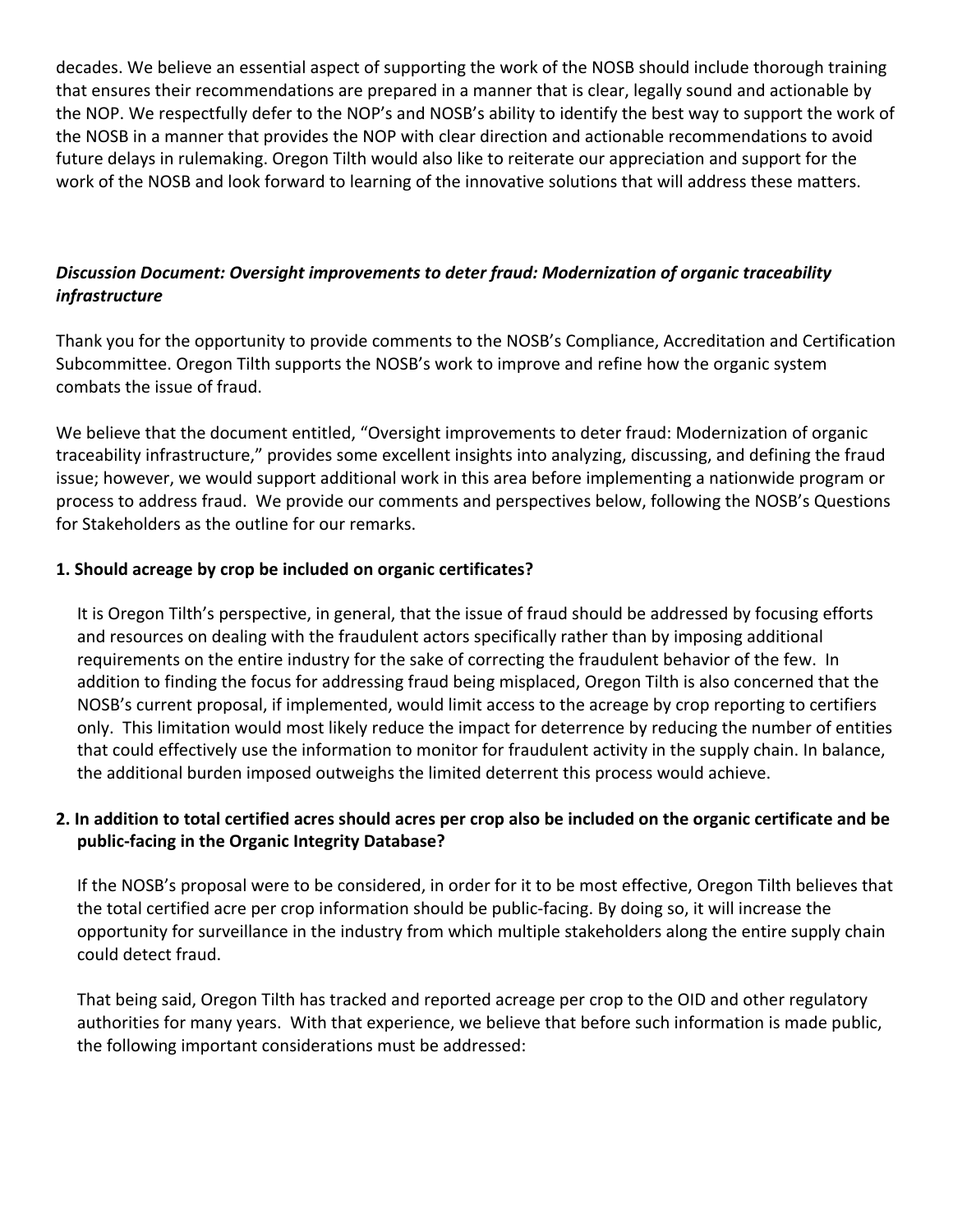- 1. Small acreage/square feet per crop: In many smaller, diverse operations, crops may be more accurately measured by the square foot. We certify many diverse market operations and greenhouses that have very diverse crops within a 1-acre parcel or less. How will that be accurately reflected and reported consistently across all certifiers?
- 2. Crop per acre may add up to be more than the parcel acreage: In many cases, due to variations in climate and operator practices, operators may have multiple, different crops on the same acreage during the same season. Oregon Tilth believes it would be necessary to reflect the total acreage in addition to identifying acreage by each individual crop. These variables should be clearly presented so that the public may understand the information and avoid confusion.

## **3. How can the community better educate inspectors and certified operators on what is sufficiently auditable record-keeping? (e.g., organic learning center, etc. )**

In general, Oregon Tilth opines that more training is needed on recordkeeping requirements and traceability in the OILC. Oregon Tilth is always in support of additional training that is accessible to all community members. Additionally, we believe that it helps to increase the quality and integrity of the certification process and educate the community on organic requirements. One suggestion would be for the NOP to consider incentivizing certifiers and other industry partners to use the OILC.

## **4. What opportunities are there for stakeholders to collaborate in creating additional resources (e.g., forms, etc.) for use by organic operations that incorporate key data elements?**

Creating more requirements to provide information isn't the most efficient and effective way to address fraud and would create an unnecessary burden on our industry. Instead, we need to focus our attention on addressing the fraudulent actors. The best deterrent for fraud is to impose severe consequences on those who are engaging in fraudulent behavior instead of developing layers of additional reporting for an entire industry. Those found perpetrating fraud in the organic industry should be immediately and permanently removed.

## **5. How can the NOP assist certifiers in issuing non-compliances for insufficient record keeping?**

Regarding the issue of insufficient recordkeeping, Oregon Tilth has not had difficulties issuing noncompliances for insufficient recordkeeping. In our experience, we have been able to successfully work with our clients to request and verify records. In the instances that a client has been unresponsive to our records request, Oregon Tilth has effectively issued noncompliances for failure to perform sufficient recordkeeping. Therefore, Oregon Tilth believes that to have the NOP assist in issuing noncompliances related to recordkeeping would not increase our effectiveness.

Where the NOP could be of assistance in assisting certifiers in issuing non-compliances for insufficient recordkeeping is that the NOP could ensure, through accreditation audits, that all certifiers are evaluating recordkeeping systems of the operations they certify effectively and that they are issuing noncompliances when necessary. OTCO tracks all noncompliances issued. By far, the most common noncompliances issued (over 50%) are either for recordkeeping or for updates to the OSP. The accreditation audits and process will provide the NOP with additional data and work to ensure certifiers are adequately monitoring recordkeeping systems.